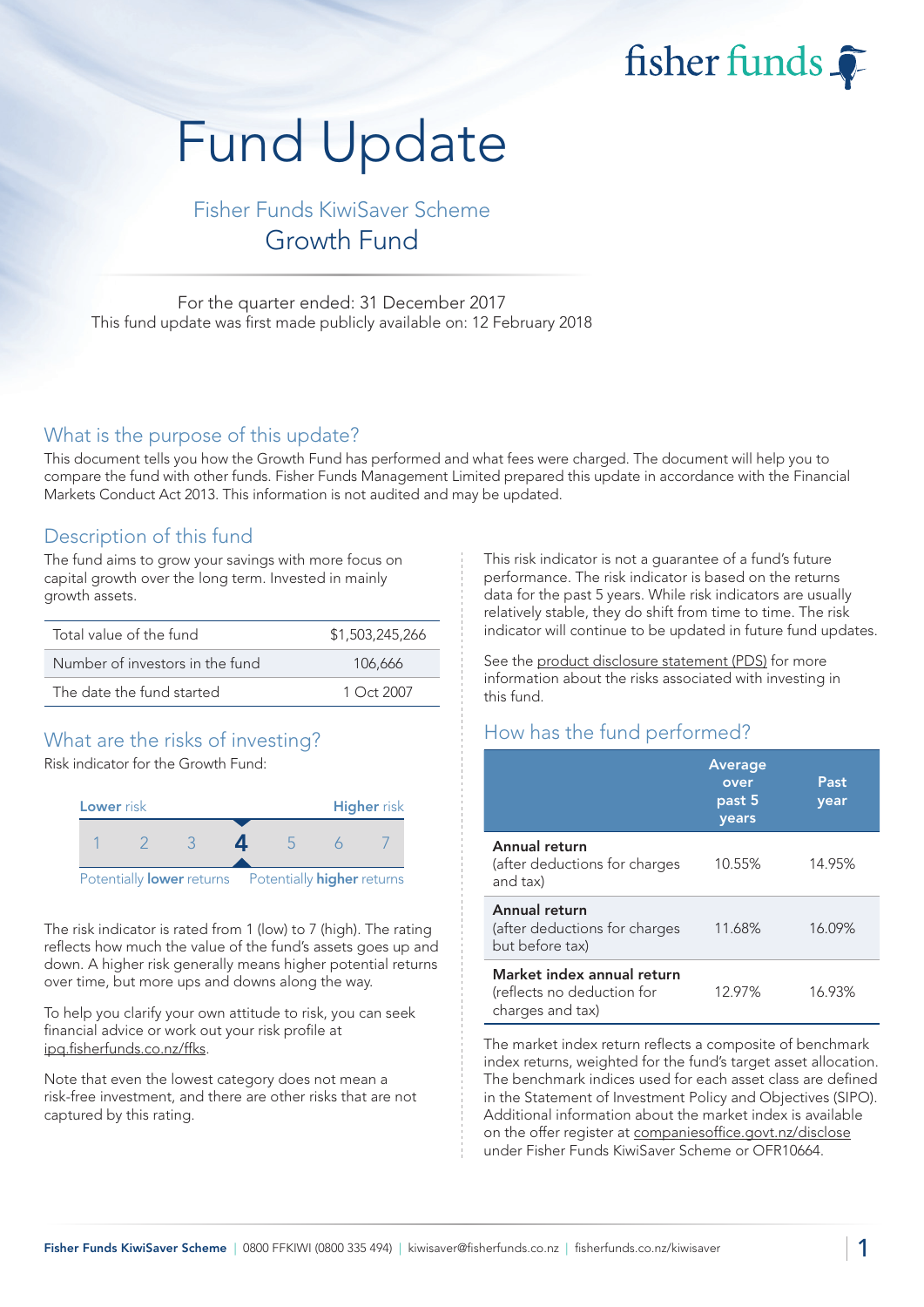

This shows the return after fund charges and tax for each year ending 31 March since the fund started. The last bar shows the average annual return since the fund started, up to 31 December 2017.

Important: This does not tell you how the fund will perform in the future.

Returns in this update are after tax at the highest prescribed investor rate (PIR) of tax for an individual New Zealand resident. Your tax may be lower. The market index return<sup>2</sup> reflects no deduction for charges and tax.

## What fees are investors charged?

Investors in the Growth Fund are charged fund charges. In the year to 31 March 2017 these were:

|                                                       | % of net asset value   |  |
|-------------------------------------------------------|------------------------|--|
| <b>Total fund charges</b>                             | 1.45%                  |  |
| Which are made up of:                                 |                        |  |
| <b>Total management and</b><br>administration charges | 1.45%                  |  |
| Including:                                            |                        |  |
| Manager's basic fee                                   | 0.95%                  |  |
| Other management and<br>administration charges        | 0.16%                  |  |
| Total performance-based fees <sup>1</sup>             | 0.34%                  |  |
| Other charges:                                        | \$ amount per investor |  |
| Annual membership fee                                 | \$36                   |  |

Small differences in fees and charges can have a big impact on your investment over the long term.

# Example of how this applies to an investor

Sarah had \$10,000 in the fund at the start of the year and did not make any further contributions. At the end of the year, Sarah received a return after fund charges were deducted of \$1,495 (that is 14.95% of her initial \$10,000). Sarah also paid \$36 in other charges. This gives Sarah a total return after tax of \$1,459 for the year.

## What does the fund invest in?

#### Actual investment mix

This shows the types of assets that the fund invests in.



#### Target investment mix

This shows the mix of assets that the fund generally intends to invest in.